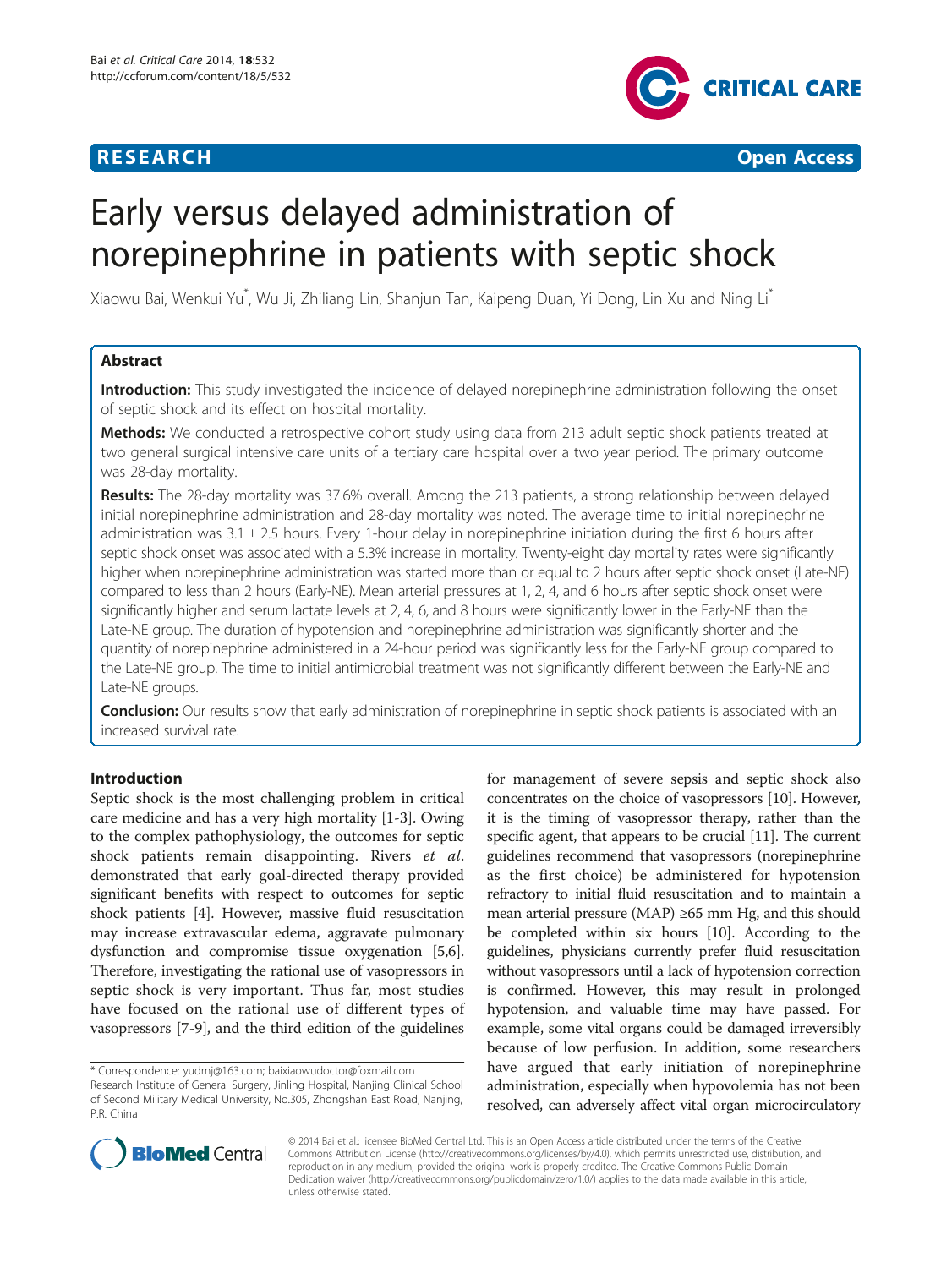blood flow and perfusion [\[12,13\]](#page-7-0). Hence, this retrospective study examined the relationship between delay in initial norepinephrine administration and hospital mortality and investigated the effects of early norepinephrine administration on septic shock.

# Material and methods

This retrospective cohort study was conducted in two general surgical intensive care units (ICUs) of a tertiary care hospital, Jinling Hospital in Nanjing, China, which mainly admit patients with severe complications after surgery and severe trauma. In these ICUs, vasopressors were administered according to the Surviving Sepsis Campaign (SSC) guidelines [[14\]](#page-7-0). First, initial fluids resuscitation termed early goal-directed therapy and early antimicrobial treatment were administered as soon as sepsis-induced tissue hypoperfusion was recognized [[4](#page-7-0)]. Then, when the physicians judged that hypotension did not respond to initial fluids resuscitation, vasopressor therapy was initiated with the aim of maintaining MAP at least 65 mm Hg and norepinephrine was the first-choice vasopressor.

The study was approved by the Institutional Review Board of Jinling Hospital. Because all data were anonymous and collected retrospectively, the Institutional Review Board of Jinling Hospital waived the need for informed consent.

# Study patients

We reviewed the medical records of all adult (≥18 years of age) patients with a diagnosis of septic shock as described by the SCCM/ESICM/ACCP/ATS/SIS International Sepsis Definitions Conference [\[15](#page-7-0)]. Sepsis was defined

as the presence of infection (documented or probable) with systemic manifestations of infection [[15](#page-7-0)]. Septic shock was defined as sepsis-induced, persisting hypotension, which was defined as systolic blood pressure <90 mm Hg, a decrease of 40 mm Hg in systolic pressure from the patient's baseline or MAP <65 mm Hg. An episode of hypotension was deemed to represent septic shock when (1) hypotension persisted from the onset despite adequate fluid resuscitation (30 mL/kg crystalloid fluids) or (2) hypotension was only transiently improved (for <1 hour) with adequate fluid resuscitation. All included patients were treated from January 2011 to December 2012 and had no other obvious cause of shock. The inclusion flowchart is described in Figure 1.

# Data collection

The collected data included age, gender, body weight, serum lactate, MAP, the Acute Physiology and Chronic Health Evaluation (APACHE) II scores based on the worst values obtained within 24 hours after the onset of septic shock, documented infections, microbiologic results, primary infection site, volume (L) of intravenous fluids administered within 6 and 24 hours after the onset of septic shock (including crystalloid, colloid and blood products), quantity (mg) of norepinephrine administration within the 24 hours after the onset of septic shock, time (hours) to initial norepinephrine administration, time (hours) to initial antimicrobial treatment, effective antimicrobial therapy, corticosteroid treatment, norepinephrine duration, hypotension duration, ICU duration and 28-day mortality. Two investigators independently reviewed the included records using a standardized data collection form. A third author resolved any discrepancies.

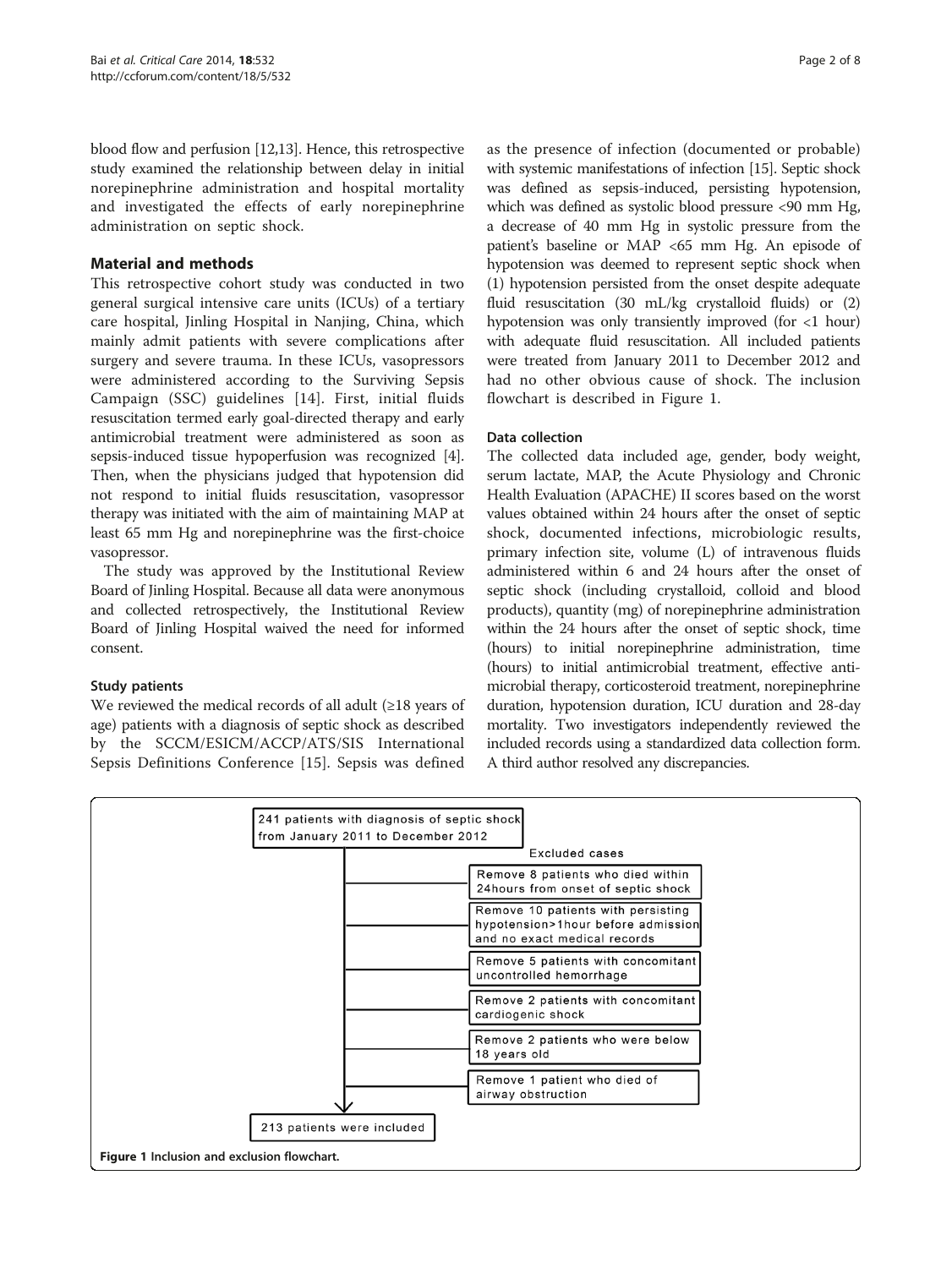#### Definitions

We calculated an APACHE II score to assess the severity of illness. Time to initial administration of norepinephrine was calculated from the onset of septic shock to initial norepinephrine administration. Effective antimicrobial therapy was declared when the first administration of a new antimicrobial to which the pathogen was susceptible or that matched national guidelines in cases of culturenegative septic shock was initiated within six hours after the onset of septic shock. Time to initial antimicrobial treatment was calculated from the onset of septic shock. Corticosteroid treatment was defined to have occurred if it was started within six hours after the onset of septic shock. Documented infection was concluded when a plausible pathogen from the blood or infection site was identified with a compatible syndrome or when infection was supported by a definitive surgical, radiologic or pathologic diagnosis. All other infections were declared to be suspected. The primary infection site was ascertained by the consensus of three researchers. ICU duration was calculated from the time of patient admission instead of the onset of septic shock.

#### Statistical analysis

We compared the Early-NE group to the Late-NE group (which received norepinephrine <2 hours and ≥2 hours after the onset of septic shock, respectively) based on the odds ratio (OR) analysis. Data were analyzed with SPSS software, version 19.0 (SPSS, Inc., Chicago, IL, USA). Values were expressed as the means ± standard deviation (SD) (continuous variables) or as a percentage of the group from which they were derived (categorical variables). Continuous variables were compared using the Student t-test for normally distributed variables and the Mann–Whitney U test for non-normally distributed variables. Categorical variables were compared using the chi-square or Fisher's exact test. All comparisons were unpaired, and all P values were two-tailed. A P value  $\leq 0.05$ was considered to indicate statistical significance.

Logistic regression analysis was performed to examine 28-day mortality as a function of time to initial norepinephrine administration. The primary outcome variable was 28-day mortality, and the primary independent variable was time to initial norepinephrine administration as a continuous variable. In addition, multivariate logistic regression was undertaken to examine the independent effect of variables on 28-day mortality, and the results are reported as adjusted ORs of death with their corresponding 95% confidence intervals (CI).

#### Results

These analyses included 213 patients. All patients received norepinephrine as the initial vasopressor agent. The overall 28-day mortality was 37.6%.

Initial serum lactate level was  $4.7 \pm 1.5$  mmol/L and the APACHE II score was  $28.4 \pm 4.2$ . Infections were documented in 191 cases (89.7%); the remaining cases represented suspected infections without a positive culture or definitive surgical, radiologic, biopsy, or autopsy evidence of infection. Positive cultures were identified in 175 cases (82.2%). A plausible microbial pathogen was isolated from the blood in 132 cases (62.0%).

There were no significant differences between survivors and non-survivors with respect to age, gender or the frequencies of documented infections and positive cultures or source of infection. Initial serum lactate levels and APACHE II scores were significantly higher in the non-survivors than in the survivors (Table 1). Survivors received more intravenous fluids within 6 hours  $(3.4 \pm 0.9 \text{ L} \text{ versus } 3.0 \pm 0.9 \text{ L}; P = 0.003) \text{ but}$ less intravenous fluids within 24 hours  $(6.5 \pm 0.8 \text{ L})$ versus  $6.9 \pm 0.5$  L;  $P < 0.001$ ) than the non-survivors. They also received less norepinephrine within 24 hours  $(29.4 \pm 9.7 \, \text{mg}$  versus  $34.8 \pm 9.6 \, \text{mg}$ ;  $P \le 0.001$ ). Survivors also had a shorter time to initial norepinephrine administration  $(2.7 \pm 2.1$  hours versus  $3.8 \pm 2.9$  hours;  $P = 0.002$ ), had a shorter time to initial antimicrobial treatment  $(1.4 \pm 1.2)$  hours versus  $2.2 \pm 1.8$  hours; P =0.001) and received effective antimicrobial therapy more frequently (72.9% versus 56.3%;  $P = 0.012$ ) (Table [2](#page-3-0)). The survivors were treated with norepinephrine for a shorter duration

|                |  |  | Table 1 Demographic data and baseline characteristics: |
|----------------|--|--|--------------------------------------------------------|
| <b>Phase I</b> |  |  |                                                        |

| <b>Characteristic</b>                           | 28-day<br>survivors<br>(n = 133) | 28-day<br>non-survivors<br>$(n = 80)$ | P value |
|-------------------------------------------------|----------------------------------|---------------------------------------|---------|
| Age (years)                                     | $58.2 \pm 11.9$ 59.5 $\pm$ 14.4  |                                       | 0.507   |
| Gender, number (%)                              |                                  |                                       | 0.684   |
| Male                                            | 71 (53.4)                        | 45 (56.2)                             |         |
| Female                                          | 62 (46.6)                        | 35 (43.8)                             |         |
| Weight (kg)                                     | $64.0 \pm 13.8$                  | $64.7 \pm 13.2$                       | 0.708   |
| Serum lactate at septic shock<br>onset (mmol/L) | $4.3 \pm 1.4$                    | $5.3 \pm 1.5$                         | < 0.001 |
| <b>APACHE II score</b>                          | $27.2 + 3.9$                     | $30.4 \pm 3.9$                        | < 0.001 |
| Documented infection,<br>number (%)             | 117 (88.0)                       | 74 (92.5)                             | 0.293   |
| Culture positive, number (%)                    | 108 (81.2)                       | 67 (83.8)                             | 0.638   |
| Primary infection site, number (%)              |                                  |                                       | 0.675   |
| Respiratory                                     | 23 (17.3)                        | 18 (22.5)                             |         |
| Intra-abdominal                                 | 46 (34.6)                        | 28 (35.0)                             |         |
| Genitourinary                                   | 13(9.8)                          | 5(6.3)                                |         |
| Skin and soft tissue                            | 5(3.8)                           | 2(2.5)                                |         |
| Intravascular catheter                          | 15 (11.3)                        | 10(12.5)                              |         |
| Bloodstream                                     | 8(6.0)                           | 8(10.0)                               |         |
| Other                                           | 23 (17.3)                        | 9(11.3)                               |         |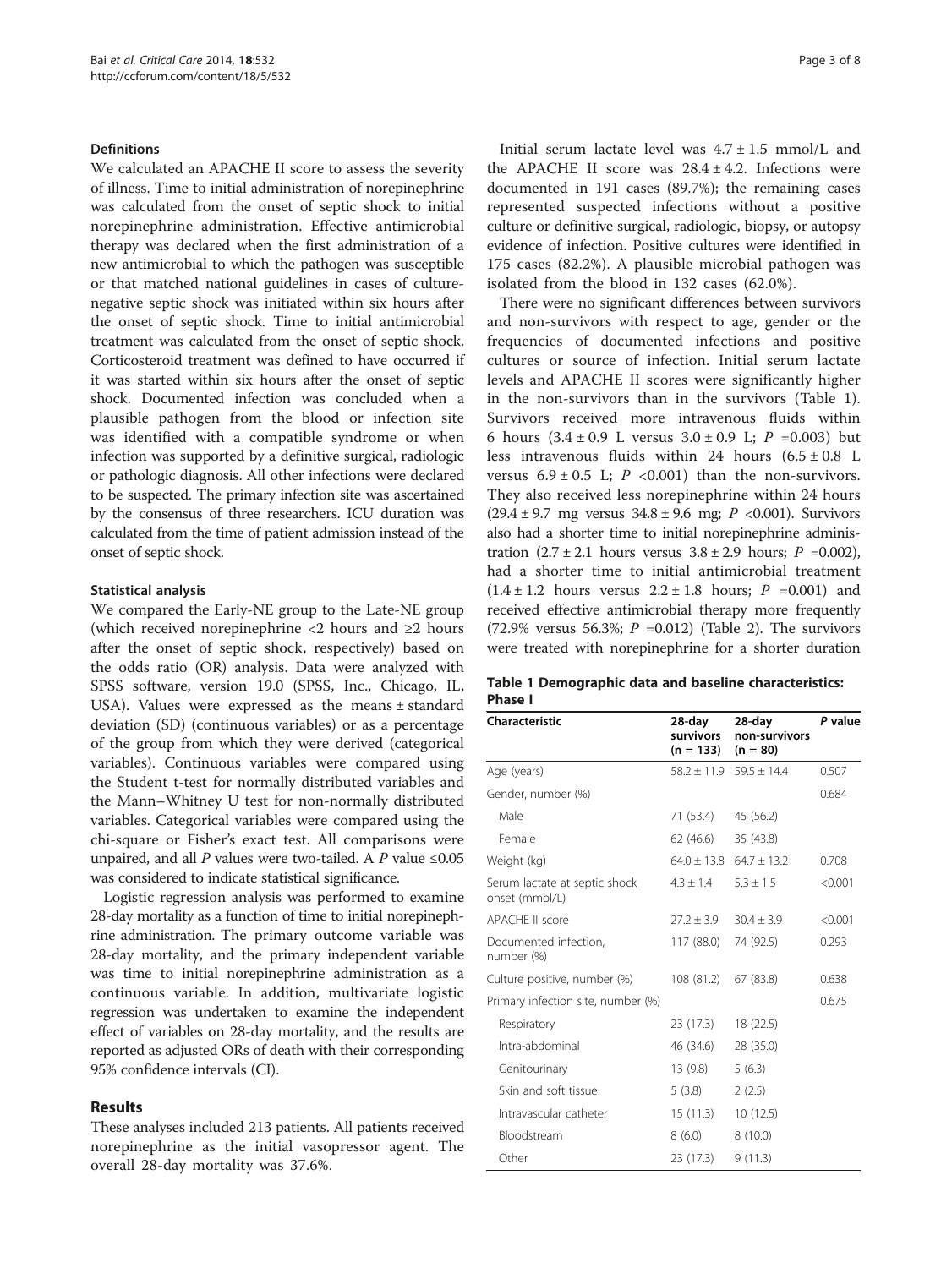<span id="page-3-0"></span>Table 2 Therapeutic intervention and secondary outcomes: Phase I

| Characteristic                                    | 28-day survivors ( $n = 133$ ) | 28-day non-survivors ( $n = 80$ ) | P value |
|---------------------------------------------------|--------------------------------|-----------------------------------|---------|
| 24-hour norepinephrine administration (mg)        | $29.4 \pm 9.7$                 | $34.8 \pm 9.6$                    | < 0.001 |
| Time to initial norepinephrine administration (h) | $2.7 \pm 2.1$                  | $3.8 \pm 2.9$                     | 0.002   |
| Time to initial antimicrobial treatment (h)       | $1.4 \pm 1.2$                  | $2.2 \pm 1.8$                     | 0.001   |
| Volume of intravenous fluids within 6 h (L)       | $3.4 \pm 0.9$                  | $3.0 \pm 0.9$                     | 0.003   |
| Volume of intravenous fluids within 24 h (L)      | $6.5 \pm 0.8$                  | $6.9 \pm 0.5$                     | < 0.001 |
| Effective antimicrobial therapy, number (%)       | 97 (72.9)                      | 45 (56.3)                         | 0.012   |
| Corticosteroid treatment, number (%)              | 78 (58.6)                      | 50(62.5)                          | 0.578   |
| Norepinephrine duration (days)                    | $2.4 \pm 0.6$                  | $3.4 \pm 0.9$                     | < 0.001 |
| ICU duration (days)                               | $11.2 \pm 5.7$                 | $10.8 \pm 5.4$                    | 0.646   |

 $(2.4 \pm 0.6)$  days versus  $3.4 \pm 0.9$  days; P <0.001; Table 2). The frequency of corticosteroid treatment was similar in the survivors and the non-survivors. Overall, the average time to initial norepinephrine administration was  $3.1 \pm 2.5$  hours. A total of 18.8% of all patients received norepinephrine administration within 1 hour after the onset of septic shock, 40.4% within 2 hours and 9.9% of patients ≥6 hours after the first occurrence of septic shock (Figure 2). The relationship between hospital mortality and the time to initial norepinephrine administration is shown in Figure 3. Mortality was 27.5% if norepinephrine administration was initiated <1 hour after the onset of septic shock, 30.4% if initiated from 1 to 2 hours after the onset and 65.2% if initiated ≥6 hours after the onset. Twenty-eight-day mortality was significantly higher in patients who received norepinephrine ≥2 hours after septic shock onset and increased when compared to those who received it <2 hours after onset (OR for death =1.86; 1.04 to 3.34; P =0.035; Figure [4](#page-4-0)). The OR of death was 2.16 (1.23 to 3.81,  $P = 0.007$ )



when norepinephrine was administered after three hours and 3.61 (1.45 to 8.95,  $P = 0.004$ ) when given after six hours (Figure [4](#page-4-0)).

In univariate logistic regression analysis, the time from the onset of septic shock to initial norepinephrine administration was an important determinant of 28-day mortality. The OR of death was 1.20 per hour delay  $(1.07 \text{ to } 1.35, P = 0.002)$ , that is, every 1-hour delay was associated with a 20.4% increased probability of death.

The 28-day mortality was 29.1% in the Early-NE group (within two hours) and 43.3% in the Late-NE group (after two hours). There were no significant differences with respect to age, gender, weight, APACHE II score, documented infections, positive cultures and primary infection sites between the Early-NE and the Late-NE group (Table [3\)](#page-4-0). Serum lactate levels at the onset of septic shock were even significantly higher in the Early-NE group than in the Late-NE group (Table [3\)](#page-4-0).

Patients in the Early-NE group received less intravenous fluid within 24 hours  $(6.2 \pm 0.6 \text{ L} \text{ versus } 6.9 \pm 0.7 \text{ L};$  $P \leq 0.001$ ) and less norepinephrine within 24 hours  $(29.4 \pm 9.7 \text{ mg} \text{ versus } 32.8 \pm 10.0 \text{ mg}; P = 0.013)$  (Table [4](#page-5-0)).

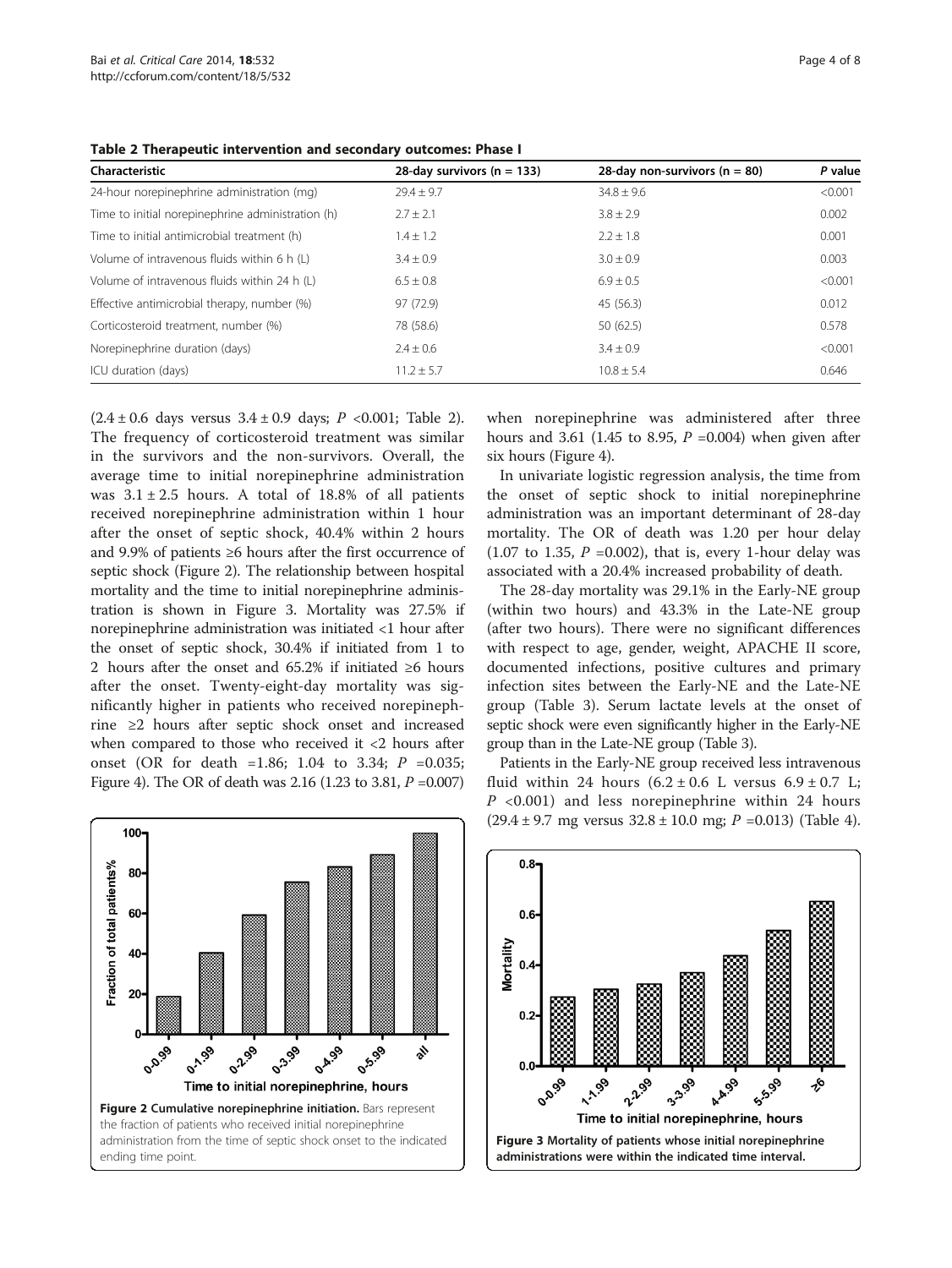<span id="page-4-0"></span>

There was no significant difference between the two groups in the onset of intravenous fluid therapy, the time to initial antimicrobial treatment, the frequency of effective antimicrobial therapy and the frequency of corticosteroid treatment (Table [4](#page-5-0)). The duration of hypotension was shorter in the Early-NE group  $(4.6 \pm 1.2)$  hours versus  $6.1 \pm 1.0$  hours; P <0.001), and the duration of norepinephrine was also statistically shorter in these patients  $(2.6 \pm 0.6$  days versus  $2.9 \pm 1.0$  days; P =0.001). There was no significant difference in the duration of ICU stay. Mean arterial pressure was higher at one, two, four and six hours after the onset of septic shock and serum lactate levels at two, four, six and eight hours after the onset of septic shock were significantly lower in the Early-NE group than in the Late-NE group ( $P < 0.05$ , Figure [5](#page-5-0)). Multivariate logistic regression analysis identified the time to initial norepinephrine administration, the time to initial antimicrobial treatment, serum lactate level at the onset of septic shock, APACHE II score, intravenous fluid therapy within six hours and effective antimicrobial therapy as independent determinants of 28-day mortality (Table [5\)](#page-6-0).

# **Discussion**

The present data show that the time from the onset of septic shock to initial norepinephrine administration is an important determinant of survival. The risk of death was significantly increased with longer delay in norepinephrine initiation after the onset of septic shock. For every onehour delay in norepinephrine initiation within six hours after the onset of septic shock, the mortality increased by 5.3%. This could not be attributed to the more severe septic shock in the delayed norepinephrine initiation group. Initial blood pressure levels were similar. On the contrary, patients in the Early-NE group had higher serum lactate levels than those in the Late-NE group.

Early norepinephrine administration reduced the duration and the total dose of norepinephrine treatment and shortened the duration of shock with less intravenous fluid requirements (a 10% decrease in the first 24 hours for treatment). These data suggest that in the case of severe septic shock, early norepinephrine administration

Table 3 Demographic data and baseline characteristics: Phase II

| Characteristic                               | $<$ 2 hours (number = 86) | $\geq$ 2 hours (number = 127) | P value |
|----------------------------------------------|---------------------------|-------------------------------|---------|
| Age (years)                                  | $57.7 \pm 12.2$           | $59.4 \pm 13.4$               | 0.361   |
| Gender, number (%)                           |                           |                               | 0.963   |
| Male                                         | 47 (54.7)                 | 69 (54.3)                     |         |
| Female                                       | 39 (45.3)                 | 58 (45.7)                     |         |
| Weight (kg)                                  | $64.7 \pm 14.4$           | $64.0 \pm 12.9$               | 0.731   |
| Serum lactate at septic shock onset (mmol/L) | $5.0 \pm 1.7$             | $4.4 \pm 1.4$                 | 0.011   |
| APACHE II score                              | $28.6 \pm 4.6$            | $28.2 \pm 4.7$                | 0.231   |
| Documented infection, number (%)             | 77 (89.5)                 | 114 (89.8)                    | 0.957   |
| Culture positive, number (%)                 | 73 (84.9)                 | 102(80.3)                     | 0.393   |
| Primary infection site, number (%)           |                           |                               | 0.960   |
| Respiratory                                  | 17(17.3)                  | 24 (22.5)                     |         |
| Intra-abdominal                              | 32 (34.6)                 | 42 (35.0)                     |         |
| Genitourinary                                | 7(9.8)                    | 11(6.3)                       |         |
| Skin and soft tissue                         | 3(3.8)                    | 4(2.5)                        |         |
| Intravascular catheter                       | 10(11.3)                  | 15(12.5)                      |         |
| Bloodstream                                  | 7(6.0)                    | 9(10.0)                       |         |
| Other                                        | 10(17.3)                  | 22(11.3)                      |         |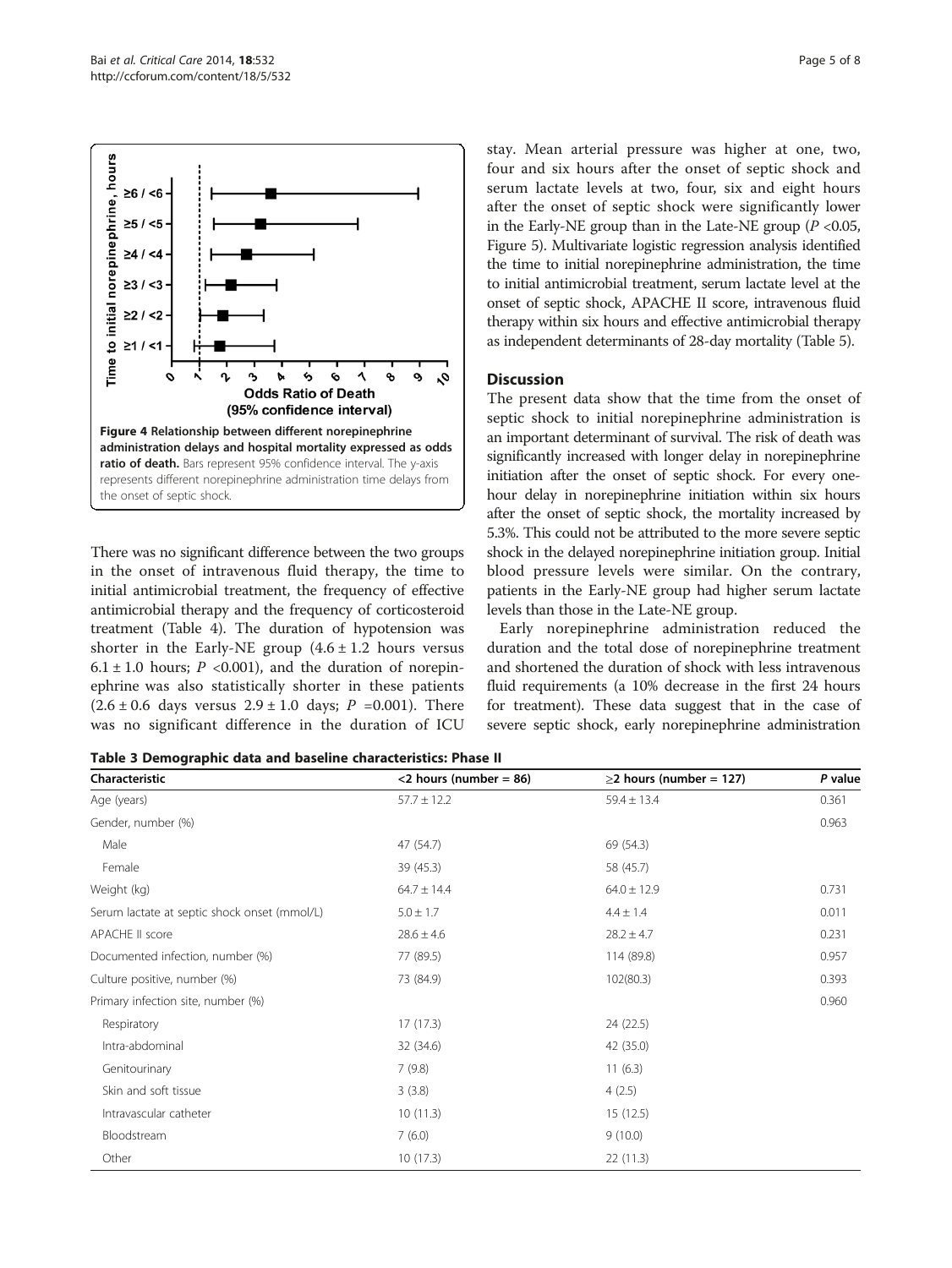<span id="page-5-0"></span>Table 4 Therapeutic intervention and secondary outcomes: Phase II

| Characteristic                               | $<$ 2 hours (number = 86) | $\geq$ 2 hours (number = 127) | P value |  |
|----------------------------------------------|---------------------------|-------------------------------|---------|--|
| 24-hour norepinephrine administration (mg)   | $29.4 \pm 9.7$            | $32.8 \pm 10.0$               | 0.013   |  |
| Time to initial antimicrobial treatment (h)  | $1.6 \pm 1.4$             | $1.7 \pm 1.5$                 | 0.126   |  |
| Volume of intravenous fluids within 6 h (L)  | $3.1 \pm 0.9$             | $3.3 \pm 0.8$                 | 0.092   |  |
| Volume of intravenous fluids within 24 h (L) | $6.2 \pm 0.6$             | $6.9 \pm 0.7$                 | < 0.001 |  |
| Effective antimicrobial therapy, number (%)  | 55 (64.0)                 | 87 (68.5)                     | 0.489   |  |
| Corticosteroid treatment, number (%)         | 54 (62.8)                 | 74 (58.3)                     | 0.508   |  |
| Norepinephrine duration (days)               | $2.6 \pm 0.6$             | $7.9 + 1.0$                   | 0.001   |  |
| Hypotension duration (h)                     | $4.6 \pm 1.2$             | $6.1 \pm 1.0$                 | < 0.001 |  |
| ICU duration (days)                          | $10.7 \pm 6.0$            | $11.2 \pm 5.2$                | 0.520   |  |

should not be delayed. According to the SSC guidelines [[10,14](#page-7-0)], fluids and antimicrobials should be administered as early as possible in patients with septic shock, but the optimal timing of vasopressor administration is less clear. The patients with septic shock receiving vasopressors early or late depend on the patient's response to initial fluid resuscitation and the judgment of the physicians. It remains difficult to determine if late administration of



norepinephrine reflects a poor evaluation of the disease severity of the patient and if the higher mortality is related to a globally less appropriate management of the patients.

Our results also indicate that although the time to initial antimicrobial treatment was not significantly different between the Early-NE group and the Late-NE group, it was significantly longer in the non-survivor group than the survivor group and it is a critical determinant of outcome. In the multivariate logistic regression analyses, time to initial antimicrobial treatment was a significant independent risk factor for 28-day mortality, a result consistent with prior observations [[16,17](#page-7-0)]. Kumar et al. reported a linear increase in the risk of mortality for each hour delay in antibiotic therapy [\[16\]](#page-7-0). The percentage of patients with positive blood cultures was 62% in our study compared to around 40% in other studies [[16\]](#page-7-0). Some factors may have influenced these results. First, our ICUs were general surgical ICUs and most patients admitted to them had severe intra-abdominal infections or intestinal fistulae, whereas most of the other studies were conducted in medical ICUs and mixed ICUs. The bias between the different patient characteristics might be one reason for the different results. Second, most patients in our study underwent multiple surgical interventions, including surgical puncture, which would increase the opportunity for pathogens to enter the blood. Other factors could have influenced the results of positive blood cultures as well (for example, nosocomial infection).

Additionally, our data show that the time to initial norepinephrine administration, the time to initial antimicrobial treatment, serum lactate level at the onset of septic shock, APACHE II score, intravenous fluids within six hours and effective antimicrobial therapy were independently associated with hospital mortality.

The results of this study are consistent with those reported in some previous studies [\[18,19](#page-7-0)]. In a retrospective study, Morimatsu et al. reported that survival of septic shock patients treated with early and exclusive norepinephrine administration (median time 1.3 hours) compared favorably with that predicted by severity scores [[19](#page-7-0)]. In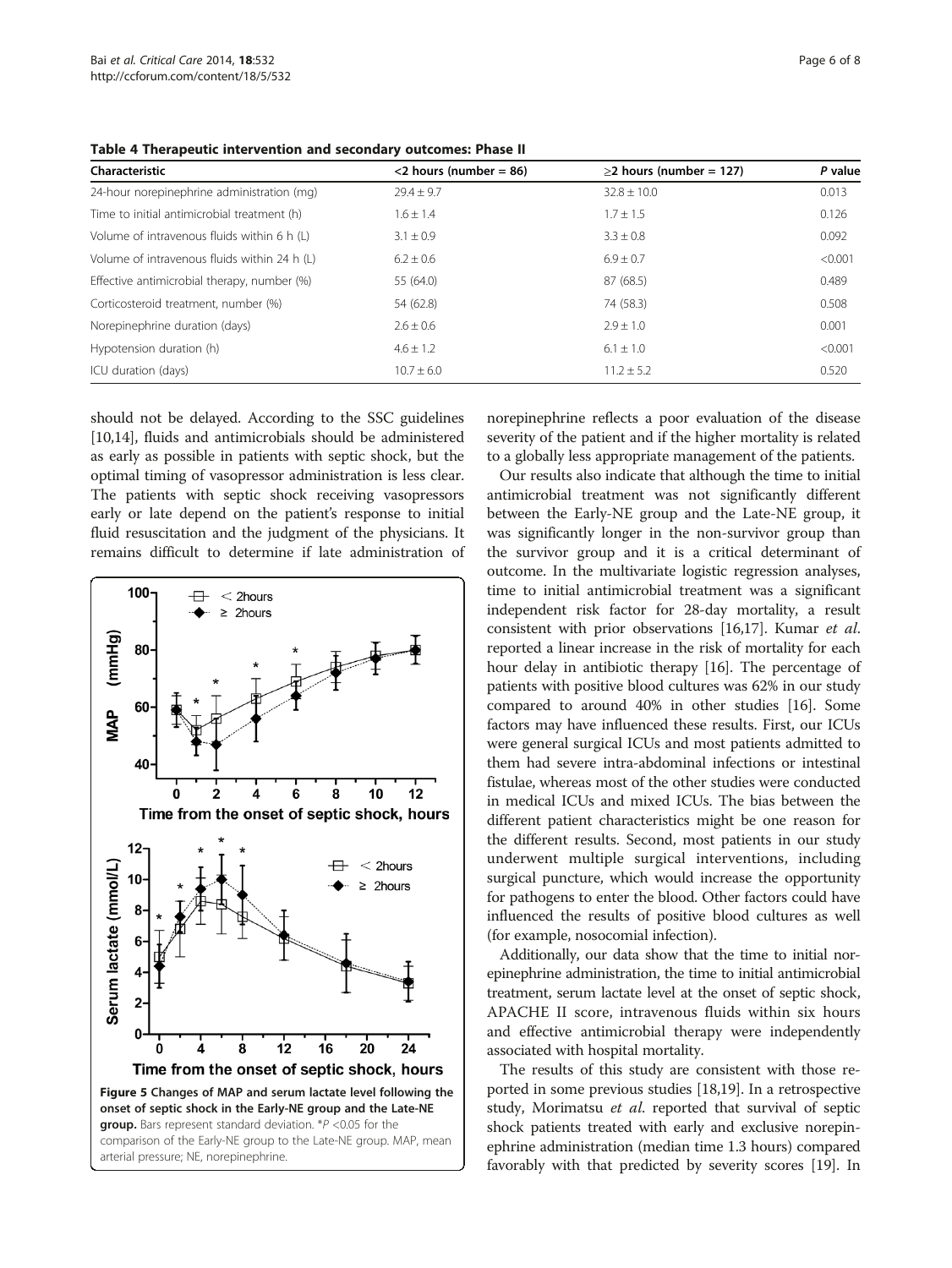<span id="page-6-0"></span>

| Table 5 Multivariate logistic regression analysis of independent risk factors for 28-day mortality |  |  |  |
|----------------------------------------------------------------------------------------------------|--|--|--|
|----------------------------------------------------------------------------------------------------|--|--|--|

| <b>Adjusted Odds Ratio of Death</b> | 95% Confidence interval | P value |
|-------------------------------------|-------------------------|---------|
|                                     |                         |         |
| .392                                | 1.138-1.702             | 0.003   |
| .330                                | 1.067-1.659             | 0.011   |
| 1.710                               | 1.174-2.537             | 0.005   |
| 1.243                               | 1.096-1.409             | < 0.001 |
|                                     |                         |         |
| 0.477                               | $0.231 - 0.982$         | 0.040   |
| 0.676                               | $0.468 - 0.977$         | 0.033   |
|                                     |                         |         |

Hosmer-Lemeshow goodness-of-fit test,  $P = 0.627$ .

rats with septic shock, Sennoun et al. compared the effects of early versus delayed norepinephrine administration, and showed that the mesenteric/aortic blood flow ratio was higher and blood lactate concentrations lower in an early compared to a late norepinephrine group [[18](#page-7-0)]. Additionally, early norepinephrine administration spared approximately 30% of the fluid volume required in the late or non-norepinephrine groups [[18](#page-7-0)]. In another retrospective study, Subramanian et al. found that liberal vasopressor use was not associated with less progression to organ failure in septic shock [\[20\]](#page-7-0). However, the volume of fluids received within six hours was significantly greater in the liberal than in the conservative group and they used different types of vasopressors, including dopamine, phenylephrine, norepinephrine and vasopressin. Their study was also conducted in a medical ICU, so that differences in patient characteristics may have influenced the results as well.

Septic shock is characterized by hypotension, related in part to absolute and relative hypovolemia. The former is the result of vascular leakage caused by endothelial injury and the latter is the result of systemic vasodilation [[21\]](#page-7-0). In addition, sepsis can result in down-regulation of norepinephrine receptors [\[22\]](#page-7-0). Increased MAP with norepinephrine may improve organ perfusion and this may result in lower serum lactate levels. Therefore, expedited norepinephrine administration can be a rational approach to rapidly restore organ perfusion. One may, therefore, be recommended to initiate norepinephrine administration simultaneously with fluid resuscitation at the onset of septic shock. Obviously, this strategy should not prevent adequate fluid resuscitation, as one must pay attention to a so-called 'vasoconstrictor-masked hypovolemia' [\[23](#page-7-0)].

Our study has several important limitations. First, the retrospective trial design limits our ability to identify precisely the causes for delay in initial vasopressor administration and to determine a causal relationship between the delay in norepinephrine administration and the septic-shock mortality. In addition, the sample size

was relatively small. Therefore, large multicenter prospective cohort studies are needed to validate whether early norepinephrine administration is associated with decreased mortality in patients with septic shock.

# Conclusions

This study indicates that early administration of norepinephrine for septic shock is associated with improved survival. Mortality increases when initial norepinephrine administration is delayed. Early norepinephrine initiation can increase MAP, shorten the duration of hypotension and, thereby, may improve vital organ perfusion and decrease serum lactate levels. These data suggest that more prompt and aggressive norepinephrine administration should be considered as part of initial resuscitation therapy for septic shock.

# Key messages

- Early administration of norepinephrine increases the survival rate of septic shock patients.
- Early norepinephrine initiation can increase MAP, shorten the duration of hypotension and, thereby, may improve vital organ perfusion and decrease serum lactate levels.
- The time to initial norepinephrine administration, the time to initial antimicrobial treatment, serum lactate level at the onset of septic shock, APACHE II score, intravenous fluid therapy within six hours and effective antimicrobial therapy are independently associated with hospital mortality.
- More prompt and aggressive norepinephrine administration should be considered as part of initial resuscitation for septic shock.

#### Abbreviations

APACHE: Acute Physiology and Chronic Health Evaluation; CCM/ESICM/ ACCP/ATS/SIS: The Society of Critical Care Medicine/the European Society of Intensive Care Medicine/the American College of Chest Physicians/ the American Thoracic Society/the Surgical Infection Society; CI: confidence interval; MAP: mean arterial pressure; NE: norepinephrine; OR: odds ratio; SSC: Surviving Sepsis Campaign.